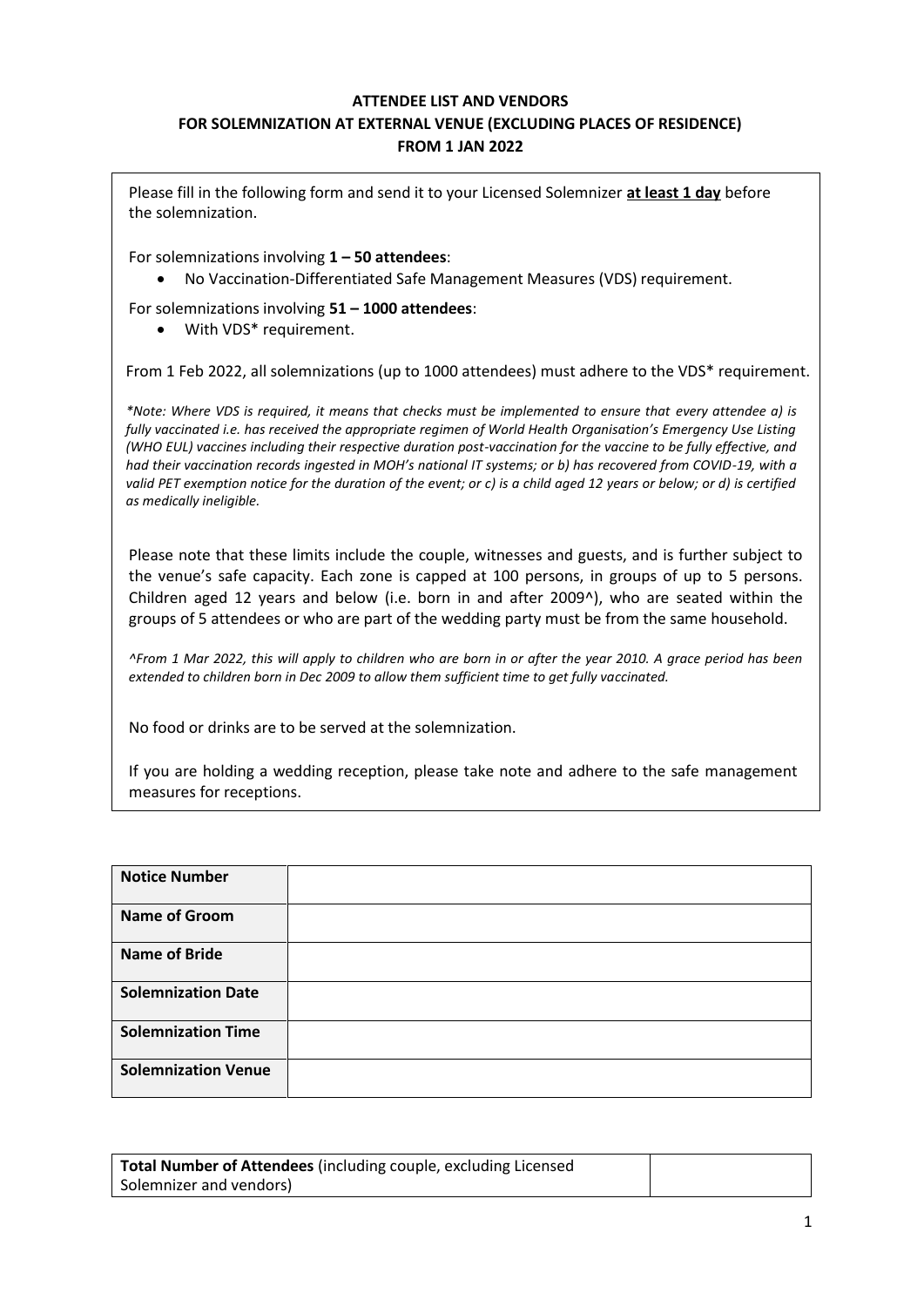| Zone                      | No of Groups in Each Zone | Total No. of People in Each Zone<br>(max 100 per zone) |
|---------------------------|---------------------------|--------------------------------------------------------|
| $\boldsymbol{\mathsf{A}}$ |                           |                                                        |
| $\, {\bf B}$              |                           |                                                        |
| $\mathbf C$               |                           |                                                        |
|                           |                           |                                                        |
|                           |                           |                                                        |
|                           |                           |                                                        |
|                           |                           |                                                        |
|                           |                           |                                                        |
|                           |                           |                                                        |
|                           |                           |                                                        |
|                           | <b>Total</b>              |                                                        |

## **Zones (Please fill in as many rows as required)**

## **Vendor List**

**Please list down the name(s) & contact number(s) of vendors present, including type of service (e.g. photographer)**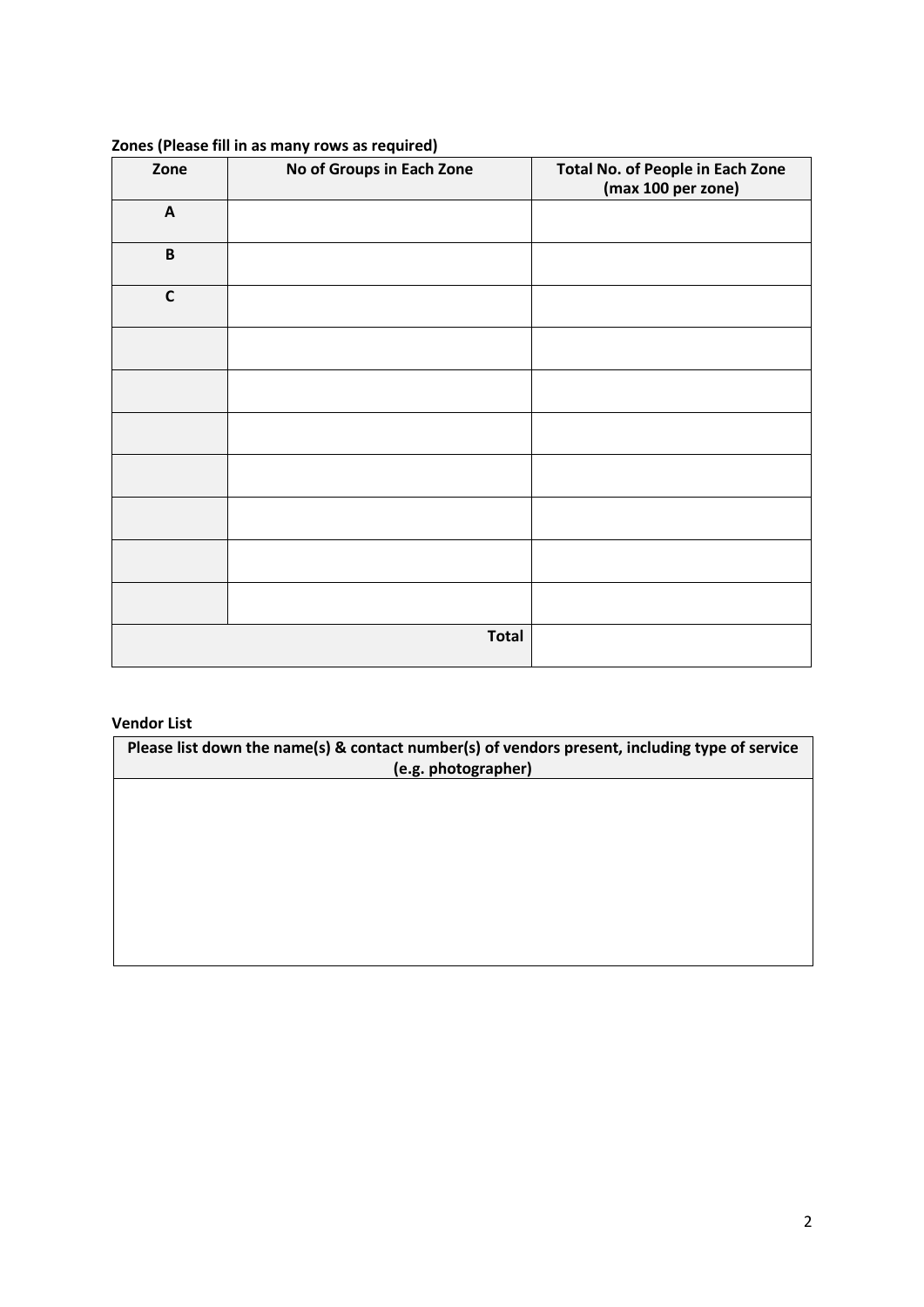|                  | Guest List (Please add on as many pages as required for your additional guests)            |                                                         |                                                                                             |
|------------------|--------------------------------------------------------------------------------------------|---------------------------------------------------------|---------------------------------------------------------------------------------------------|
|                  | <b>Name and Contact Number</b>                                                             | Is the attendee<br>aged 12 years<br>and below?<br>(Y/N) | Zone<br>(to indicate the zone<br>the Wedding Party is<br>assigned to - e.g. Zone<br>A or B) |
|                  | <b>Wedding Party (up to 20 persons)</b>                                                    |                                                         |                                                                                             |
|                  | All children aged 12 years and below in the wedding party must be from the same household. |                                                         |                                                                                             |
| <b>Bride</b>     |                                                                                            |                                                         |                                                                                             |
| Groom            |                                                                                            |                                                         |                                                                                             |
| Witness 1        |                                                                                            |                                                         |                                                                                             |
| <b>Witness 2</b> |                                                                                            |                                                         |                                                                                             |
| Guest 1          |                                                                                            |                                                         |                                                                                             |
| Guest 2          |                                                                                            |                                                         |                                                                                             |
| Guest 3          |                                                                                            |                                                         |                                                                                             |
| Guest 4          |                                                                                            |                                                         |                                                                                             |
| Guest 5          |                                                                                            |                                                         |                                                                                             |
| Guest 6          |                                                                                            |                                                         |                                                                                             |
| Guest 7          |                                                                                            |                                                         |                                                                                             |
| Guest 8          |                                                                                            |                                                         |                                                                                             |
| Guest 9          |                                                                                            |                                                         |                                                                                             |
| Guest 10         |                                                                                            |                                                         |                                                                                             |
| Guest 11         |                                                                                            |                                                         |                                                                                             |
| Guest 12         |                                                                                            |                                                         |                                                                                             |
| Guest 13         |                                                                                            |                                                         |                                                                                             |
| Guest 14         |                                                                                            |                                                         |                                                                                             |
| Guest 15         |                                                                                            |                                                         |                                                                                             |
| Guest 16         |                                                                                            |                                                         |                                                                                             |

Sub-total for this page: out of 20 pax (please indicate)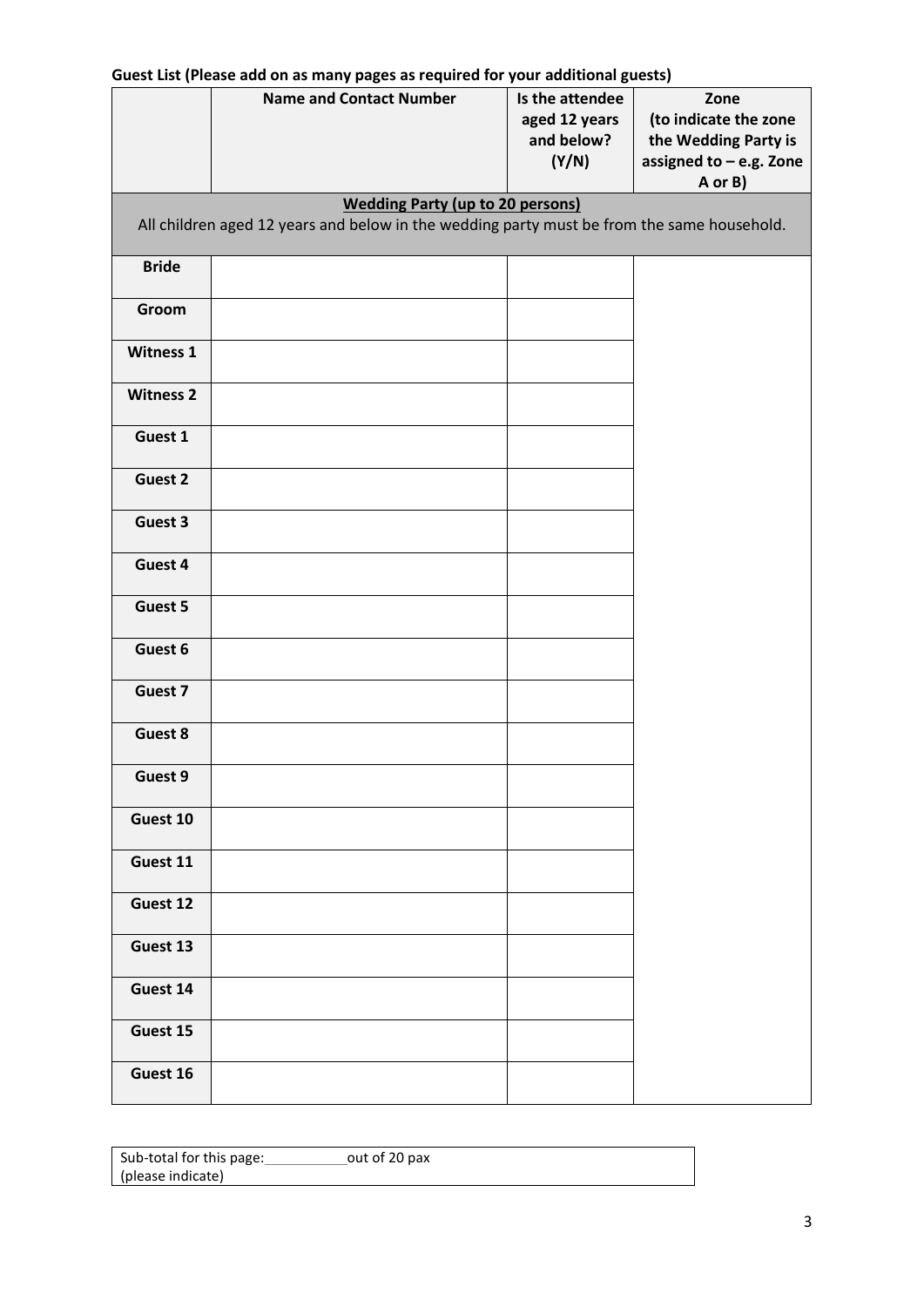|                         |         | <b>Name &amp; Contact Number</b>                                                        | Is the attendee<br>aged 12 years<br>and below?<br>(Y/N) | Zone<br>(to indicate which<br>zone the group is<br>assigned to $-$ e.g. |
|-------------------------|---------|-----------------------------------------------------------------------------------------|---------------------------------------------------------|-------------------------------------------------------------------------|
|                         |         |                                                                                         |                                                         | Zone A or B)                                                            |
|                         |         | Additional guests (to be in groups of maximum 5 persons)                                |                                                         |                                                                         |
|                         |         | All children aged 12 years and below in the same group must be from the same household. |                                                         |                                                                         |
|                         | Guest 1 |                                                                                         |                                                         |                                                                         |
|                         | Guest 2 |                                                                                         |                                                         |                                                                         |
| Group<br>$\mathbf{1}$   | Guest 3 |                                                                                         |                                                         |                                                                         |
|                         | Guest 4 |                                                                                         |                                                         |                                                                         |
|                         | Guest 5 |                                                                                         |                                                         |                                                                         |
|                         |         |                                                                                         |                                                         |                                                                         |
|                         | Guest 1 |                                                                                         |                                                         |                                                                         |
|                         | Guest 2 |                                                                                         |                                                         |                                                                         |
| Group<br>$\overline{2}$ | Guest 3 |                                                                                         |                                                         |                                                                         |
|                         | Guest 4 |                                                                                         |                                                         |                                                                         |
|                         | Guest 5 |                                                                                         |                                                         |                                                                         |
|                         |         |                                                                                         |                                                         |                                                                         |
|                         | Guest 1 |                                                                                         |                                                         |                                                                         |
|                         | Guest 2 |                                                                                         |                                                         |                                                                         |
| Group<br>3              | Guest 3 |                                                                                         |                                                         |                                                                         |
|                         | Guest 4 |                                                                                         |                                                         |                                                                         |
|                         | Guest 5 |                                                                                         |                                                         |                                                                         |
|                         |         |                                                                                         |                                                         |                                                                         |
|                         | Guest 1 |                                                                                         |                                                         |                                                                         |
|                         | Guest 2 |                                                                                         |                                                         |                                                                         |
| Group                   | Guest 3 |                                                                                         |                                                         |                                                                         |
| $\overline{\mathbf{4}}$ | Guest 4 |                                                                                         |                                                         |                                                                         |
|                         |         |                                                                                         |                                                         |                                                                         |
|                         | Guest 5 |                                                                                         |                                                         |                                                                         |

| Sub-total for this page: |
|--------------------------|
|                          |
| (please indicate)        |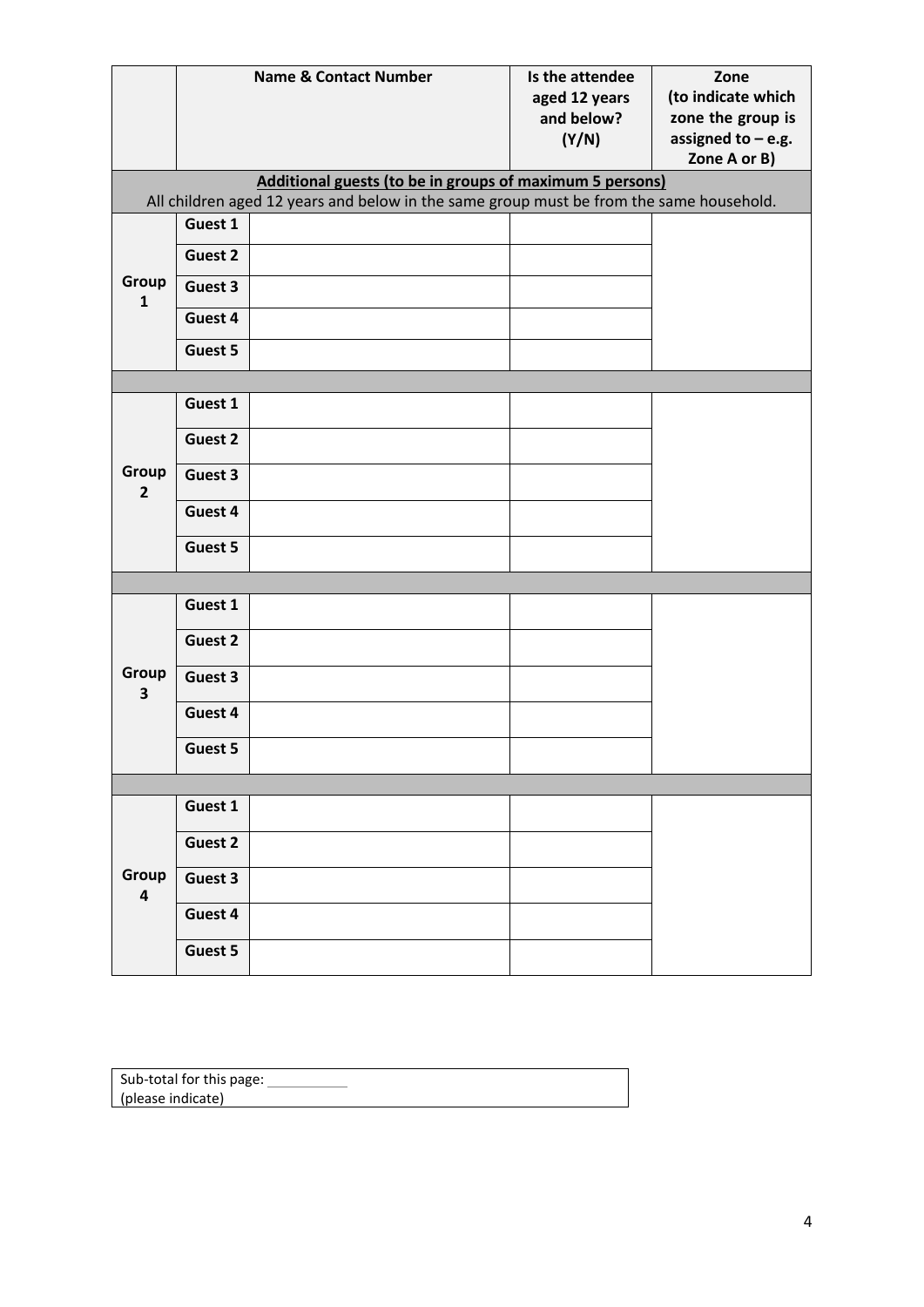|            |         | <b>Name &amp; Contact Number</b>                                                                                                                    | Is the attendee<br>aged 12 years<br>and below?<br>(Y/N) | Zone<br>(to indicate which<br>zone the group is<br>assigned to $-$ e.g.<br>Zone A or B) |
|------------|---------|-----------------------------------------------------------------------------------------------------------------------------------------------------|---------------------------------------------------------|-----------------------------------------------------------------------------------------|
|            |         | Additional guests (to be in groups of maximum 5 persons)<br>All children aged 12 years and below in the same group must be from the same household. |                                                         |                                                                                         |
|            | Guest 1 |                                                                                                                                                     |                                                         |                                                                                         |
|            | Guest 2 |                                                                                                                                                     |                                                         |                                                                                         |
| Group<br>5 | Guest 3 |                                                                                                                                                     |                                                         |                                                                                         |
|            | Guest 4 |                                                                                                                                                     |                                                         |                                                                                         |
|            | Guest 5 |                                                                                                                                                     |                                                         |                                                                                         |
|            |         |                                                                                                                                                     |                                                         |                                                                                         |
|            | Guest 1 |                                                                                                                                                     |                                                         |                                                                                         |
|            | Guest 2 |                                                                                                                                                     |                                                         |                                                                                         |
| Group<br>6 | Guest 3 |                                                                                                                                                     |                                                         |                                                                                         |
|            | Guest 4 |                                                                                                                                                     |                                                         |                                                                                         |
|            | Guest 5 |                                                                                                                                                     |                                                         |                                                                                         |
|            |         |                                                                                                                                                     |                                                         |                                                                                         |
|            | Guest 1 |                                                                                                                                                     |                                                         |                                                                                         |
|            | Guest 2 |                                                                                                                                                     |                                                         |                                                                                         |
| Group<br>7 | Guest 3 |                                                                                                                                                     |                                                         |                                                                                         |
|            | Guest 4 |                                                                                                                                                     |                                                         |                                                                                         |
|            | Guest 5 |                                                                                                                                                     |                                                         |                                                                                         |
|            |         |                                                                                                                                                     |                                                         |                                                                                         |
|            | Guest 1 |                                                                                                                                                     |                                                         |                                                                                         |
|            | Guest 2 |                                                                                                                                                     |                                                         |                                                                                         |
| Group      | Guest 3 |                                                                                                                                                     |                                                         |                                                                                         |
| ${\bf 8}$  | Guest 4 |                                                                                                                                                     |                                                         |                                                                                         |
|            | Guest 5 |                                                                                                                                                     |                                                         |                                                                                         |

| Sub-total for this page: |  |
|--------------------------|--|
| (please indicate)        |  |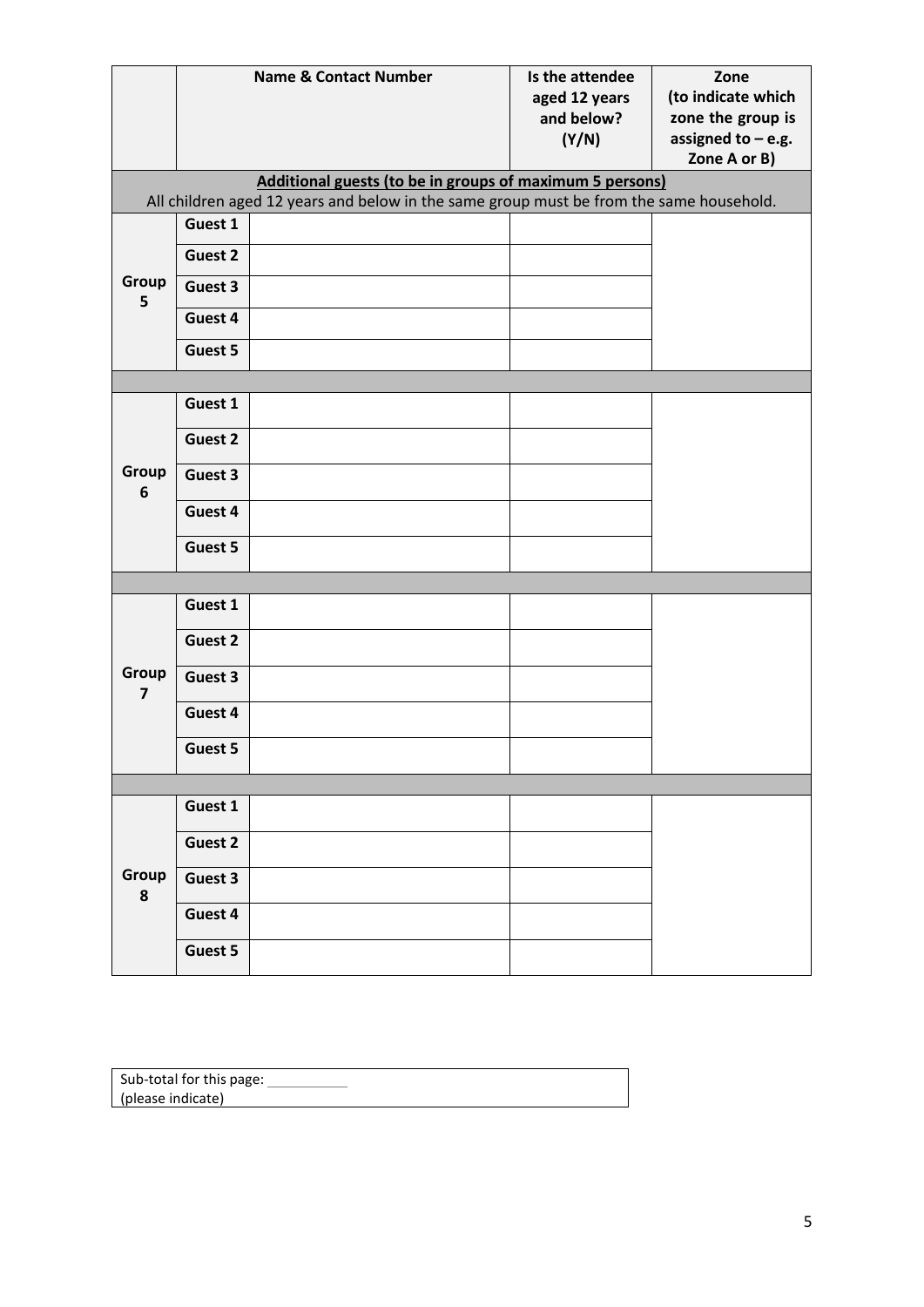|             |         | <b>Name &amp; Contact Number</b>                                                                                                                    | Is the attendee<br>aged 12 years<br>and below?<br>(Y/N) | Zone<br>(to indicate which<br>zone the group is<br>assigned to $-$ e.g.<br>Zone A or B) |
|-------------|---------|-----------------------------------------------------------------------------------------------------------------------------------------------------|---------------------------------------------------------|-----------------------------------------------------------------------------------------|
|             |         | Additional guests (to be in groups of maximum 5 persons)<br>All children aged 12 years and below in the same group must be from the same household. |                                                         |                                                                                         |
|             | Guest 1 |                                                                                                                                                     |                                                         |                                                                                         |
|             | Guest 2 |                                                                                                                                                     |                                                         |                                                                                         |
| Group<br>9  | Guest 3 |                                                                                                                                                     |                                                         |                                                                                         |
|             | Guest 4 |                                                                                                                                                     |                                                         |                                                                                         |
|             | Guest 5 |                                                                                                                                                     |                                                         |                                                                                         |
|             |         |                                                                                                                                                     |                                                         |                                                                                         |
|             | Guest 1 |                                                                                                                                                     |                                                         |                                                                                         |
|             | Guest 2 |                                                                                                                                                     |                                                         |                                                                                         |
| Group<br>10 | Guest 3 |                                                                                                                                                     |                                                         |                                                                                         |
|             | Guest 4 |                                                                                                                                                     |                                                         |                                                                                         |
|             | Guest 5 |                                                                                                                                                     |                                                         |                                                                                         |
|             |         |                                                                                                                                                     |                                                         |                                                                                         |
|             | Guest 1 |                                                                                                                                                     |                                                         |                                                                                         |
|             | Guest 2 |                                                                                                                                                     |                                                         |                                                                                         |
| Group<br>11 | Guest 3 |                                                                                                                                                     |                                                         |                                                                                         |
|             | Guest 4 |                                                                                                                                                     |                                                         |                                                                                         |
|             | Guest 5 |                                                                                                                                                     |                                                         |                                                                                         |
|             |         |                                                                                                                                                     |                                                         |                                                                                         |
|             | Guest 1 |                                                                                                                                                     |                                                         |                                                                                         |
|             | Guest 2 |                                                                                                                                                     |                                                         |                                                                                         |
| Group<br>12 | Guest 3 |                                                                                                                                                     |                                                         |                                                                                         |
|             | Guest 4 |                                                                                                                                                     |                                                         |                                                                                         |
|             | Guest 5 |                                                                                                                                                     |                                                         |                                                                                         |

| Sub-total for this page: |  |
|--------------------------|--|
| (please indicate)        |  |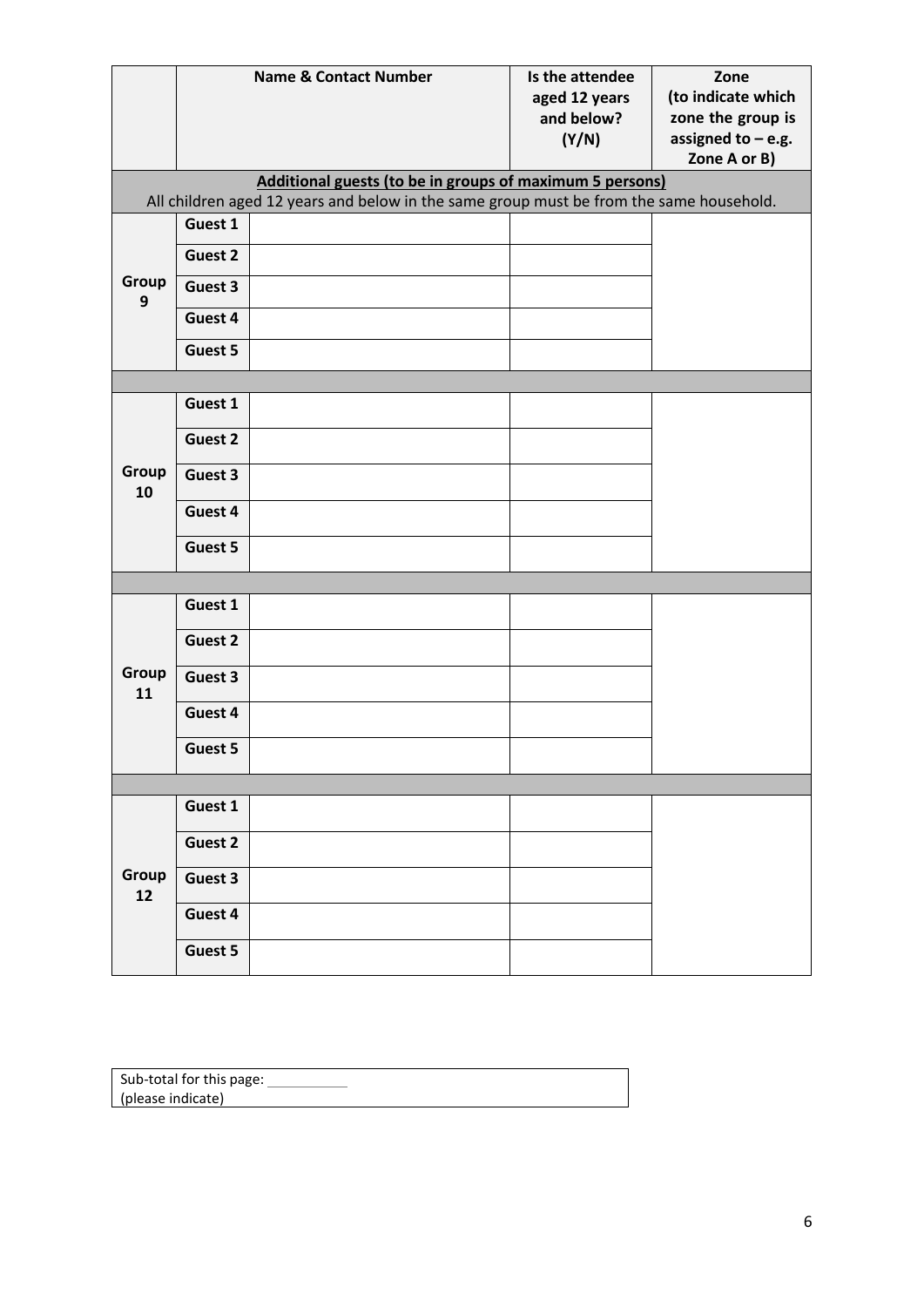|             |         | <b>Name &amp; Contact Number</b>                                                        | Is the attendee<br>aged 12 years<br>and below?<br>(Y/N) | Zone<br>(to indicate which<br>zone the group is<br>assigned to $-$ e.g. |
|-------------|---------|-----------------------------------------------------------------------------------------|---------------------------------------------------------|-------------------------------------------------------------------------|
|             |         | Additional guests (to be in groups of maximum 5 persons)                                |                                                         | Zone A or B)                                                            |
|             |         | All children aged 12 years and below in the same group must be from the same household. |                                                         |                                                                         |
|             | Guest 1 |                                                                                         |                                                         |                                                                         |
|             | Guest 2 |                                                                                         |                                                         |                                                                         |
| Group<br>13 | Guest 3 |                                                                                         |                                                         |                                                                         |
|             | Guest 4 |                                                                                         |                                                         |                                                                         |
|             | Guest 5 |                                                                                         |                                                         |                                                                         |
|             |         |                                                                                         |                                                         |                                                                         |
|             | Guest 1 |                                                                                         |                                                         |                                                                         |
| Group<br>14 | Guest 2 |                                                                                         |                                                         |                                                                         |
|             | Guest 3 |                                                                                         |                                                         |                                                                         |
|             | Guest 4 |                                                                                         |                                                         |                                                                         |
|             | Guest 5 |                                                                                         |                                                         |                                                                         |
|             |         |                                                                                         |                                                         |                                                                         |
|             | Guest 1 |                                                                                         |                                                         |                                                                         |
|             | Guest 2 |                                                                                         |                                                         |                                                                         |
| Group<br>15 | Guest 3 |                                                                                         |                                                         |                                                                         |
|             | Guest 4 |                                                                                         |                                                         |                                                                         |
|             | Guest 5 |                                                                                         |                                                         |                                                                         |
|             |         |                                                                                         |                                                         |                                                                         |
|             | Guest 1 |                                                                                         |                                                         |                                                                         |
|             | Guest 2 |                                                                                         |                                                         |                                                                         |
| Group<br>16 | Guest 3 |                                                                                         |                                                         |                                                                         |
|             | Guest 4 |                                                                                         |                                                         |                                                                         |
|             | Guest 5 |                                                                                         |                                                         |                                                                         |

| Sub-total for this page: |  |
|--------------------------|--|
| (please indicate)        |  |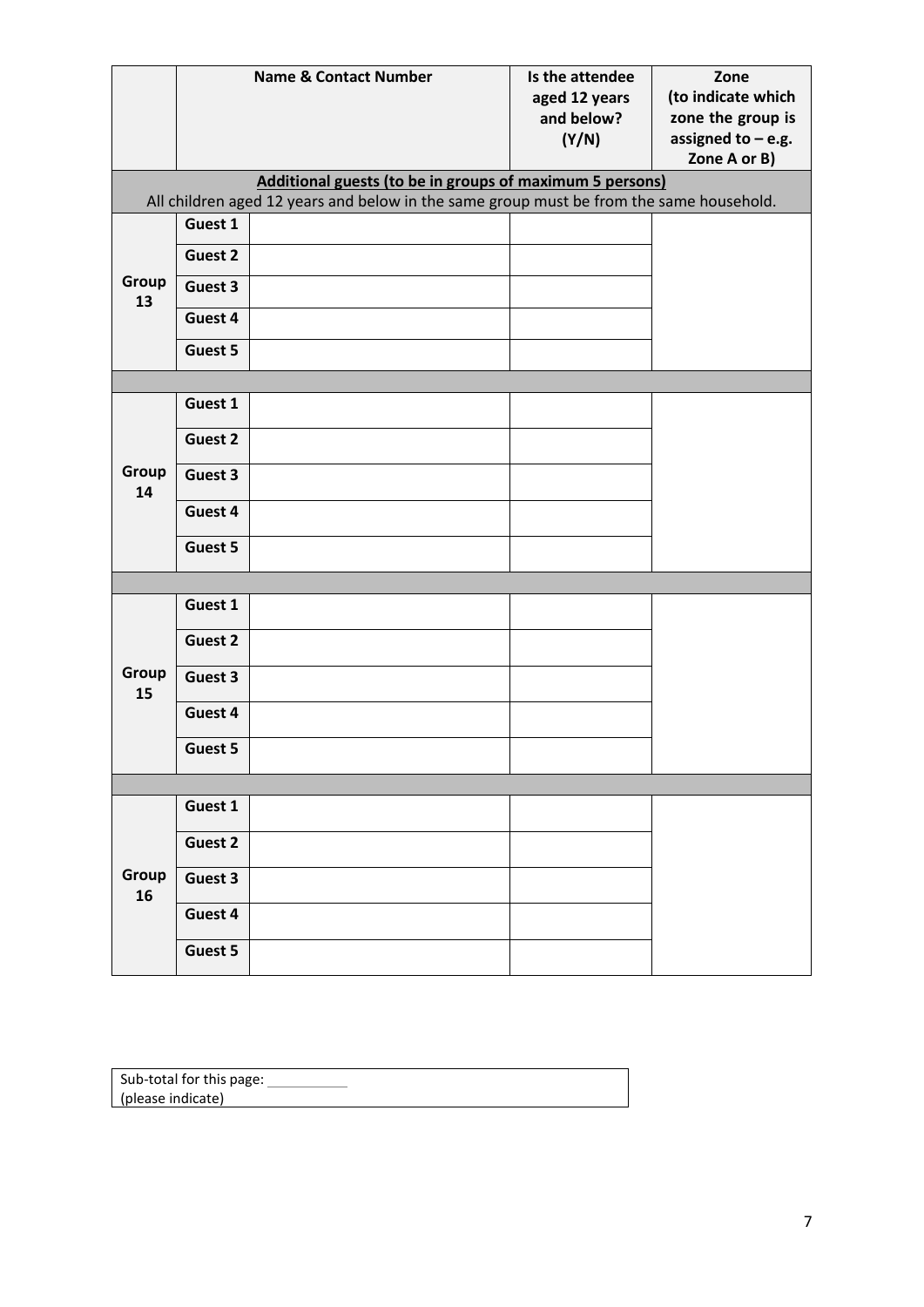|             |         | <b>Name &amp; Contact Number</b>                                                                                                                    | Is the attendee<br>aged 12 years<br>and below?<br>(Y/N) | Zone<br>(to indicate which<br>zone the group is<br>assigned to $-$ e.g.<br>Zone A or B) |
|-------------|---------|-----------------------------------------------------------------------------------------------------------------------------------------------------|---------------------------------------------------------|-----------------------------------------------------------------------------------------|
|             |         | Additional guests (to be in groups of maximum 5 persons)<br>All children aged 12 years and below in the same group must be from the same household. |                                                         |                                                                                         |
| Group<br>17 | Guest 1 |                                                                                                                                                     |                                                         |                                                                                         |
|             | Guest 2 |                                                                                                                                                     |                                                         |                                                                                         |
|             | Guest 3 |                                                                                                                                                     |                                                         |                                                                                         |
|             | Guest 4 |                                                                                                                                                     |                                                         |                                                                                         |
|             | Guest 5 |                                                                                                                                                     |                                                         |                                                                                         |
|             |         |                                                                                                                                                     |                                                         |                                                                                         |
| Group<br>18 | Guest 1 |                                                                                                                                                     |                                                         |                                                                                         |
|             | Guest 2 |                                                                                                                                                     |                                                         |                                                                                         |
|             | Guest 3 |                                                                                                                                                     |                                                         |                                                                                         |
|             | Guest 4 |                                                                                                                                                     |                                                         |                                                                                         |
|             | Guest 5 |                                                                                                                                                     |                                                         |                                                                                         |
|             |         |                                                                                                                                                     |                                                         |                                                                                         |
|             | Guest 1 |                                                                                                                                                     |                                                         |                                                                                         |
|             | Guest 2 |                                                                                                                                                     |                                                         |                                                                                         |
| Group<br>19 | Guest 3 |                                                                                                                                                     |                                                         |                                                                                         |
|             | Guest 4 |                                                                                                                                                     |                                                         |                                                                                         |
|             | Guest 5 |                                                                                                                                                     |                                                         |                                                                                         |
|             |         |                                                                                                                                                     |                                                         |                                                                                         |
|             | Guest 1 |                                                                                                                                                     |                                                         |                                                                                         |
| Group<br>20 | Guest 2 |                                                                                                                                                     |                                                         |                                                                                         |
|             | Guest 3 |                                                                                                                                                     |                                                         |                                                                                         |
|             | Guest 4 |                                                                                                                                                     |                                                         |                                                                                         |
|             | Guest 5 |                                                                                                                                                     |                                                         |                                                                                         |

| Sub-total for this page: |  |
|--------------------------|--|
| (please indicate)        |  |